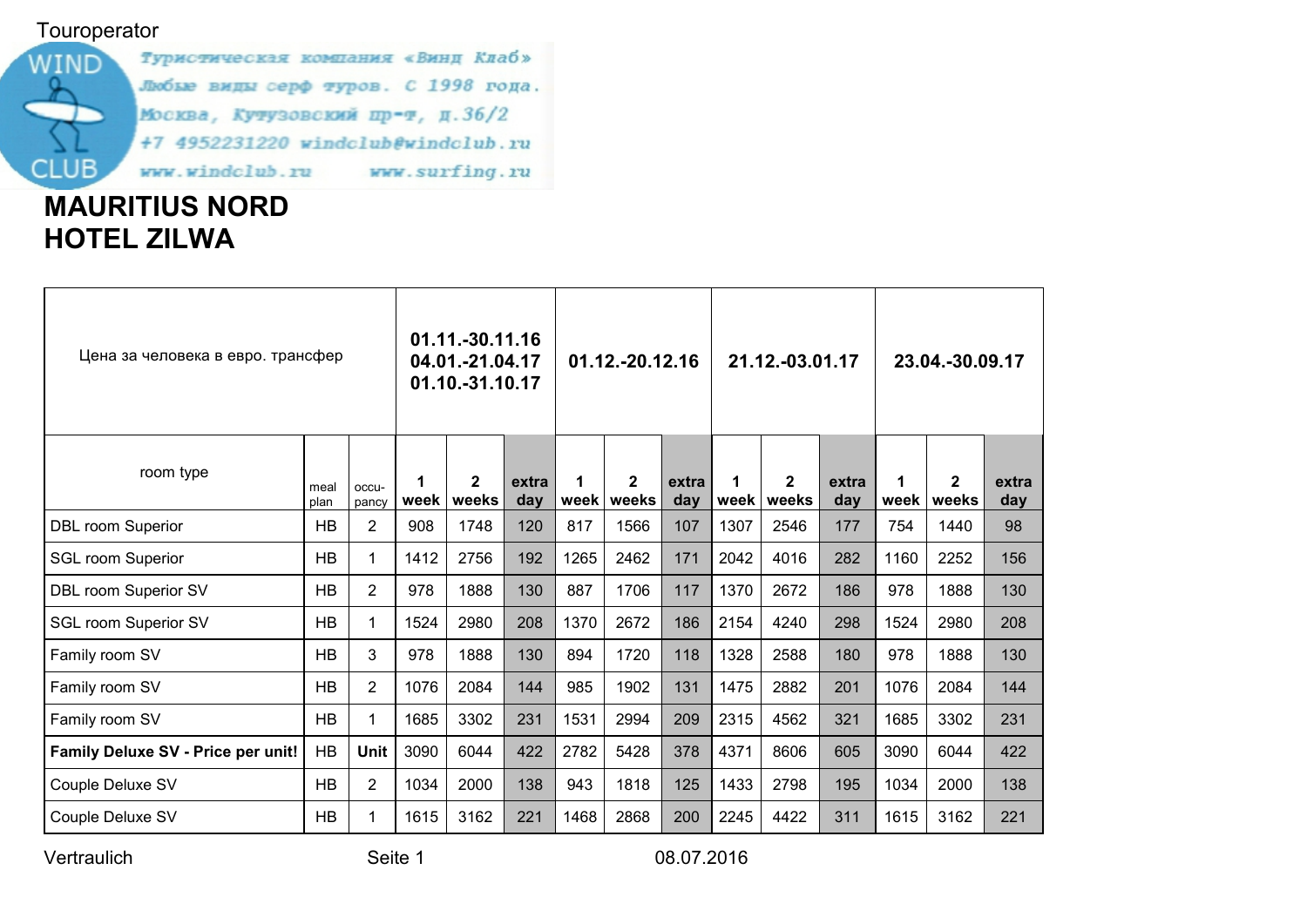#### **Touroperator**

| <b>Couple Deluxe Beachfront</b>   | <b>HB</b> | 2              | 1118 | 2168 | 150 | 943  | 1818 | 125 | 1517 | 2966 | 207 | 1118 | 2168 | 150 |
|-----------------------------------|-----------|----------------|------|------|-----|------|------|-----|------|------|-----|------|------|-----|
| <b>Couple Deluxe Beachfront</b>   | <b>HB</b> |                | 1748 | 3428 | 240 | 1468 | 2868 | 200 | 2378 | 4688 | 330 | 1748 | 3428 | 240 |
| Couple JR Suite Beachfront        | HB        | 2              | 286  | 2504 | 174 | 1195 | 2322 | 161 | 1685 | 3302 | 231 | 1286 | 2504 | 174 |
| Couple JR Suite Beachfront        | HB        |                | 2021 | 3974 | 279 | 1867 | 3666 | 257 | 2651 | 5234 | 369 | 2021 | 3974 | 279 |
| Couple Privilege Suite SV         | HB        | $\overline{2}$ | 1328 | 2588 | 180 | 1237 | 2406 | 167 | 1727 | 3386 | 237 | 1328 | 2588 | 180 |
| Couple Privilege Suite SV         | HB        |                | 2084 | 4100 | 288 | 1937 | 3806 | 267 | 2714 | 5360 | 378 | 2084 | 4100 | 288 |
| Couple Privilege Suite Beachfront | <b>HB</b> | $\overline{2}$ | 1454 | 2840 | 198 | 1363 | 2658 | 185 | 1853 | 3638 | 255 | 1454 | 2840 | 198 |
| Couple Privilege Suite Beachfront | <b>HB</b> |                | 2287 | 4506 | 317 | 2140 | 4212 | 296 | 2917 | 5766 | 407 | 2287 | 4506 | 317 |

#### Children offer

2 children 0-6 years FOC in parent's room (where applicable)

### Supplement for Gala dinners

For Gala dinners, compulsory supplement must be prepaid through the tour operator 24th December: 50 euros per adult / 25 euros per child (07 to 12 years old incl.) and 45 euros per child from 13 years old to above 31st December: 70 euros per adult / 35 euros per child (07 to 12 years old incl.) and 60 euros per child from 13 years old to above

### All Inclusive package - All In All out

Supplement: 40 euros per adult per day and 20 Euros per child per day Please refer to the fact sheet for details

\* All the occupants of the same room must be on the same meal plan

# Early bird offer

Book by the 31st October 2016 and get an additional 5% discount for travelling Winter season (1st November 2016 until 30st April 2017), on mealplan booked Book by the 30th April 2017 and get an additional 5% discount for travelling Summer season (1st May until 31st October 2017), on mealplan booked Compulsory Booking code: EB1

Combinable with EB1, 10% discount for all bookings confirmed and reported at least in HIGH and Shoulder D-60 and LOW D-45 days before arrival and for a minimum of 6 nights. Valid all year round except peak period, on mealplan booked Compulsory Booking code: EB2

Combinable with EB1 and EB2, 10% discount additional applicable only in June'17 and July'17 for all bookings confirmed and reported at least in LOW D-45 days before arrival and for minimum of 6 nights, applicable mealplan booked Compulsory Booking code: EB3